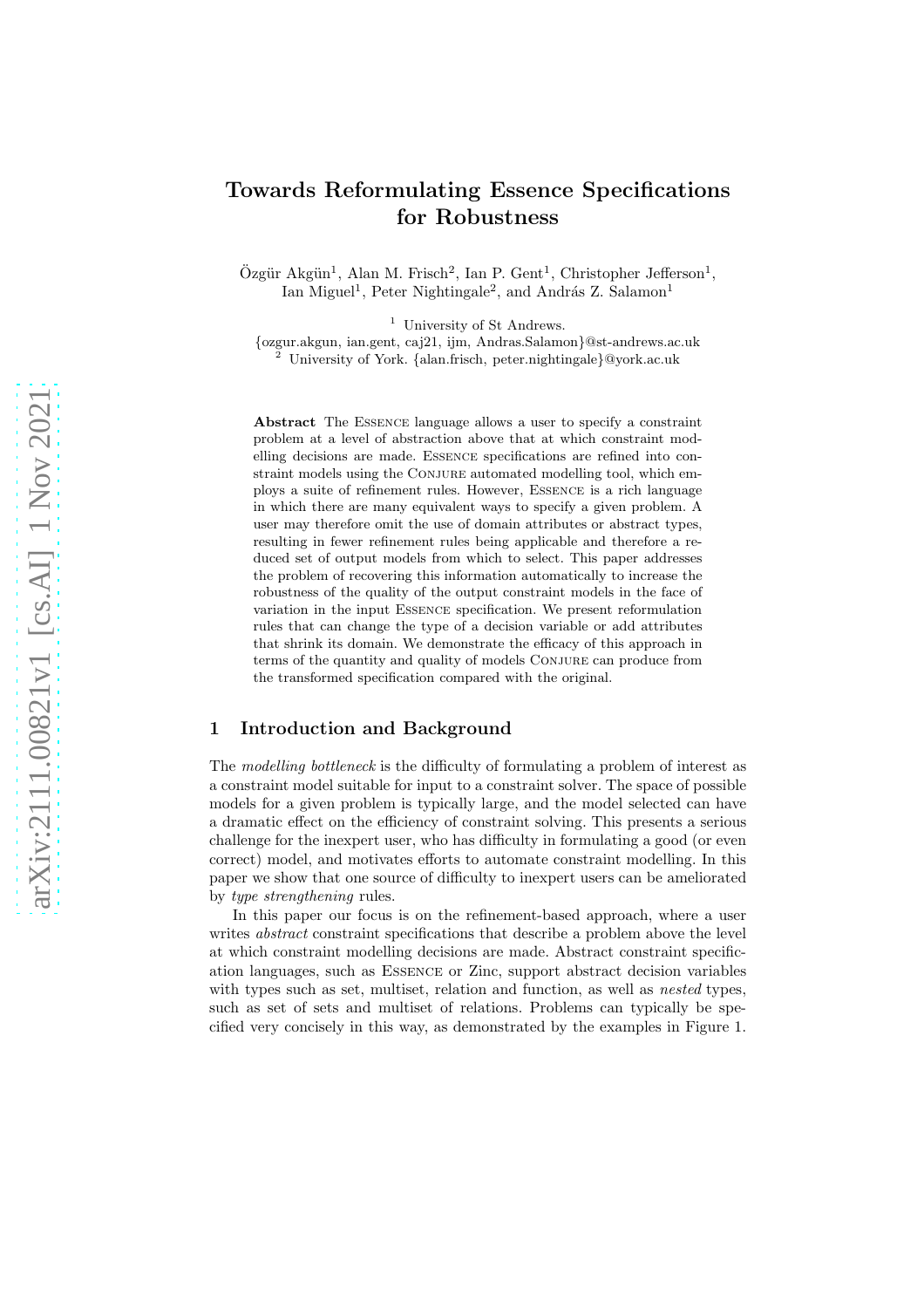However, existing constraint solvers do not support these abstract decision variables directly, so abstract constraint specifications must be refined into concrete constraint models.

Work on automation of aspects of constraint modelling can be grouped into distinct categories. Models can be learned from positive or negative examples [\[12,](#page-10-0)[9,](#page-10-1)[4\]](#page-10-2), various kinds of queries [\[5,](#page-10-3)[7](#page-10-4)[,6\]](#page-10-5), arguments [\[30\]](#page-11-0), or from natural language descriptions [\[18\]](#page-11-1). It is possible to partially automate the transformation of medium-level solver-independent constraint models [\[29,](#page-11-2)[24](#page-11-3)[,31](#page-11-4)[,23,](#page-11-5)[25,](#page-11-6)[26](#page-11-7)[,27](#page-11-8)[,21\]](#page-11-9). Closer to our work, implied constraints have been derived from a constraint model [\[16](#page-10-6)[,11](#page-10-7)[,10,](#page-10-8)[8](#page-10-9)[,20\]](#page-11-10) and refinement of abstract constraint specifications has been considered [\[15\]](#page-10-10) using the languages ESRA [\[13\]](#page-10-11), ESSENCE [\[14\]](#page-10-12),  $\mathcal{F}$  [\[17\]](#page-11-11) and Zinc [\[22](#page-11-12)[,19](#page-11-13)[,28\]](#page-11-14).

We here use Essence [\[14\]](#page-10-12) as our abstract problem specification language. Essence supports abstract decision variables with types such as set, mset (denoting a multiset), relation and function, as well as nested types, such as set of set and mset of relation. Types are used to construct domains, which are abstract collections of objects of some common type but with possibly additional structure indicated by means of *domain attributes*. Problems can typically be specified very concisely in this way. Abstract constraint specifications must be refined into concrete constraint models for existing constraint solvers. Our Con-JURE system  $[3,1,2]$  $[3,1,2]$  $[3,1,2]$  employs refinement rules to convert an ESSENCE specification into the solver-independent constraint modelling language Essence Prime [\[29\]](#page-11-2). From Essence Prime we use Savile Row [\[26\]](#page-11-7) to translate the model into input for a particular constraint solver while performing solver-specific model optimisations.

Essence is a rich language in which there are many equivalent ways to specify a given problem. It is possible, therefore, for a user to avoid the use of domain attributes or abstract types, resulting in fewer refinement rules being applicable and therefore a reduced set of output models from which to select. This paper addresses the problem of recovering this information automatically and hence increasing the robustness of the quality of the output constraint models. We present reformulation rules that can change the type of a decision variable or add attributes that shrink its domain. We demonstrate the efficacy of this approach in terms of the quantity and quality of models Conjure can produce from the transformed specification compared with the original. All the methods described in this paper are implemented as part of the CONJURE system.<sup>[3](#page-1-0)</sup>

# 2 Motivating Examples

Essence is a rich language with a wide range of type constructors and domain attributes. Conjure uses type constructors and domain attributes when selecting from its library of representations. Conjure has special highly efficient

<sup>&</sup>lt;sup>3</sup> An archive containing several examples of robustness transformations performed by CONJURE can be found at the following repository:

<span id="page-1-0"></span><https://github.com/stacs-cp/ModRef2021-robustness>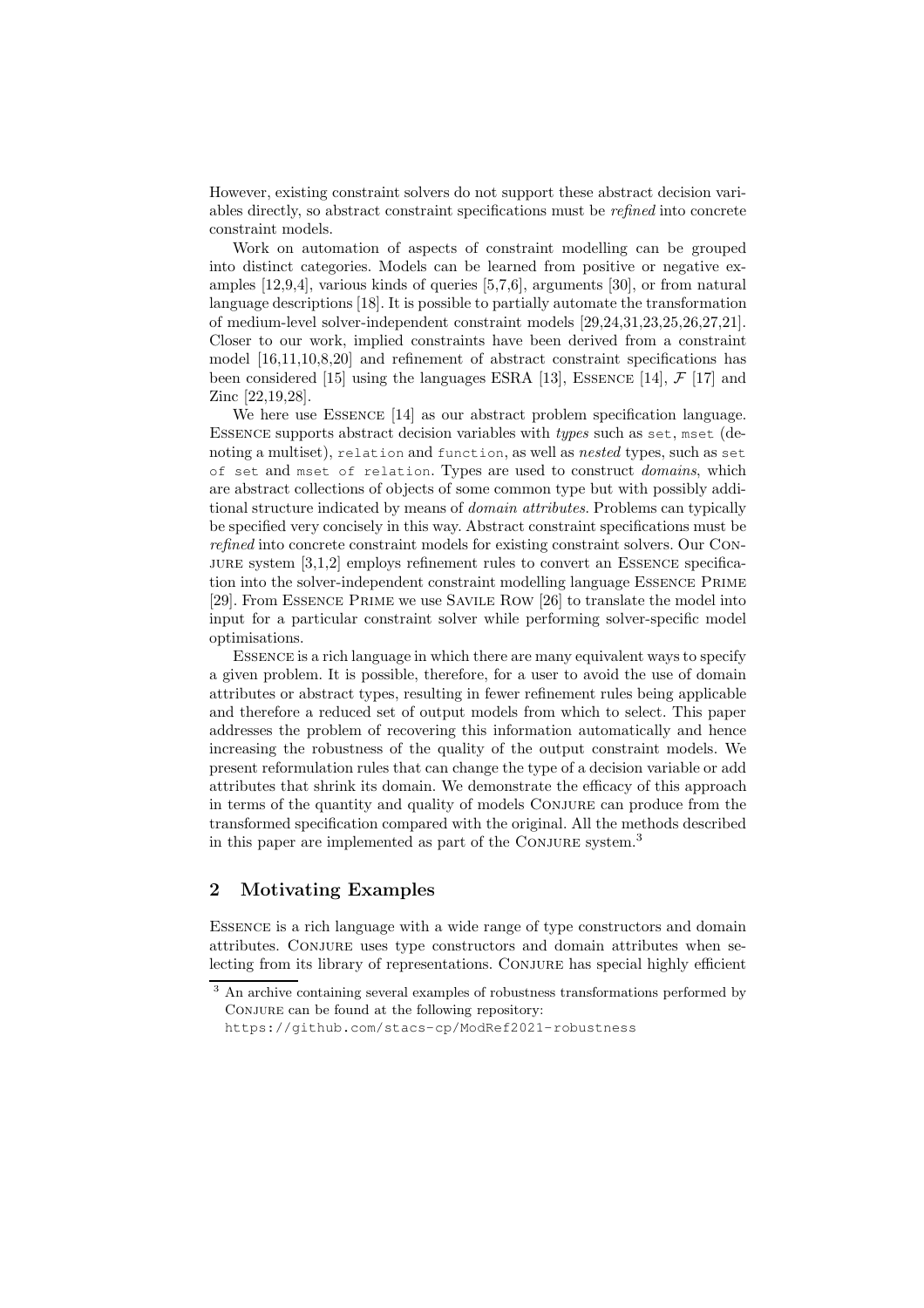representations for many specific domains. For example, sets of fixed size and total functions. These are dramatically more efficient during constraint solving than the representations for variable-size sets and partial functions. Hence it is absolutely vital that the type constructor and domain attributes are as specific as possible. In this section we will give some concrete examples of how this can be achieved.

In Essence, a domain attribute (denoted in brackets after the name of a type in a domain) specialises the domain. For example, a function can be surjective, injective or total (Essence functions are partial by default). The specification given in Figure [1a](#page-2-1) defines a partial surjective function. A partial surjective function from a set S to a set T where  $|S| = |T|$  must necessarily be a total bijective function. Therefore we can strengthen this function to be function (bijective, total) Index --> Index. This has not changed the number of values in the domain, but Conjure has specialised efficient representations for total functions, so this change can lead to dramatically better performance during constraint solving.

```
given n : int(1..)
letting Index be domain int(1..n)
find arrangement : function (surjective) Index --> Index
```
(a) An Essence specification using function domains, before domain strengthening

```
given n : int(1..)
letting Index be domain int(1..n)
find arrangement : function (total, bijective) Index --> Index
```
<span id="page-2-2"></span>(b) An Essence specification using function domains, after domain strengthening

```
find x : relation of (int(1..3) * int(4..6) * int(7..9))<br>such that forAll i : int(1..3). forAll k : int(7..9).
                                                     such that i : int(7..9) . x(i, \_k) = {\epsilon}
```
(c) Input Essence specification with a relation decision variable

```
find x: function (total) (int(1..3), int(7..9)) --> int(4..6)
such that forAll i : int(1..3). forAll k : int(7..9). toRelation(x)(i,k, ) = \{ \epsilon \}
```
(d) Reformulating the above to a function domain and the toRelation operator

```
find x: function (total) (int(1..3), int(7..9)) --> int(4..6)
such that forAll i : int(1..3) . forAll k : int(7..9) . x(i,k) = e
```
(e) Reformulating the above to remove the toRelation operator

Figure 1: Essence domain and representation rule examples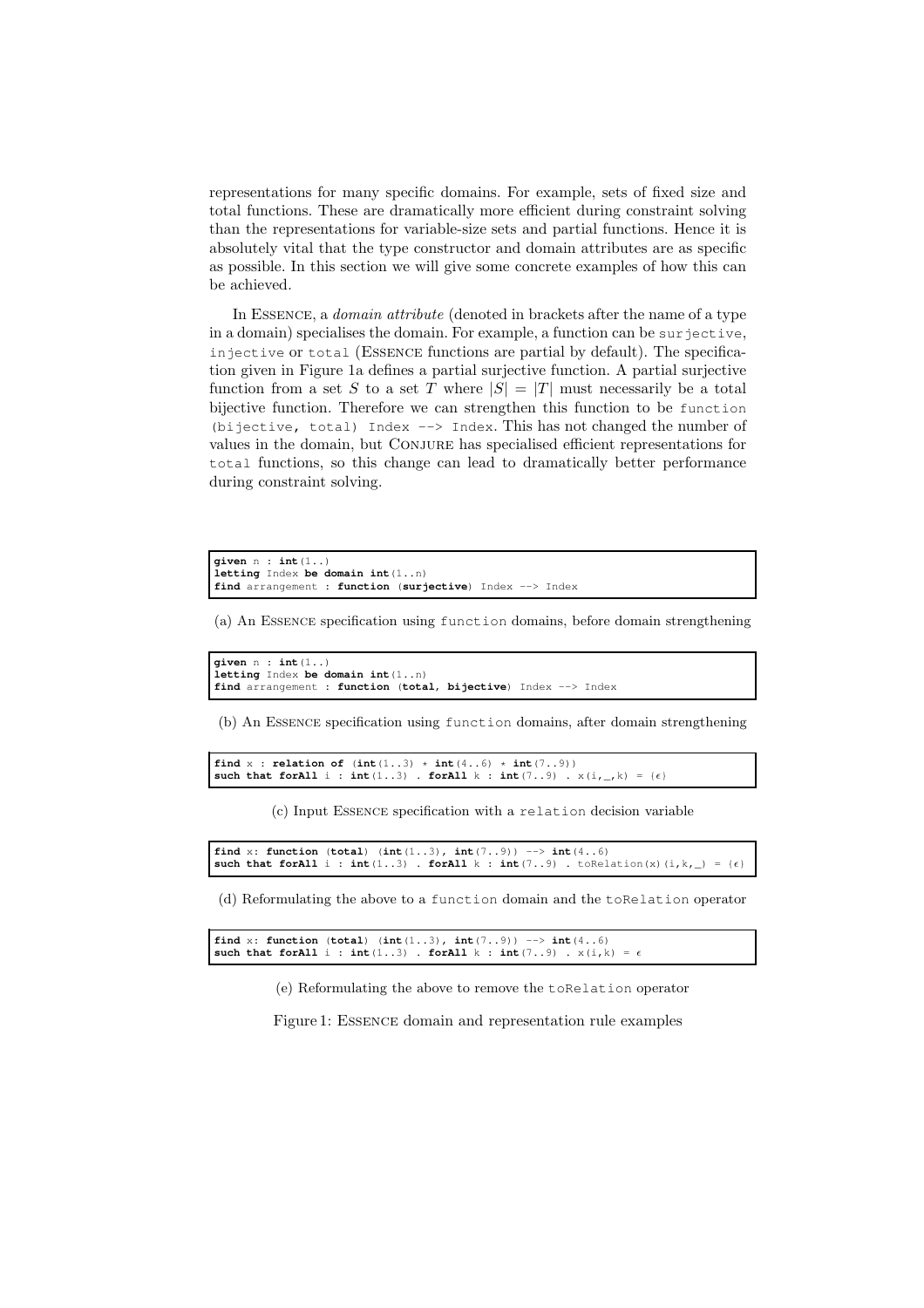The type of a domain can also make a dramatic difference to the quality of models produced by Conjure. Our second class of reformulations identify when a type may be replaced by a more specific type (for example, replacing a multiset with a set).

The Essence specification in Figure [1c](#page-2-2) contains a relation variable that would be better posed as a function. For each assignment to the first and third value in the relation, the relation is satisfied by exactly one assignment to the middle index. In this example,  $\epsilon$  can be an arbitrary ESSENCE expression possibly involving other decision variables. The second index is functionally defined by the first and third indices, so we can replace the relation with a function as shown in Figure [1d.](#page-2-3) To simplify the process of changing the relation to a function, we have replaced all occurrences of the relation  $x$  in the constraints with to Relation(x). The toRelation operator maps the function back into a relation, and allows us to be sure we can transform any constraint involving the relation x into a constraint on the function x. We also reordered the indices of the relation to place the functionally defined index (or indices) at the end.

Figure [1d](#page-2-3) has reduced the domain size of the variable in our specification from  $2^{3^3} = 134, 217, 728$  to  $3^9 = 19, 683$ . Reducing the size of a domain strongly indicates (but does not guarantee) that the specification has been improved, because we have a much smaller domain to represent and search in our constraint solver. The final step in the reformulation is removing the toRelation operators where possible. This results in the final specification given in Figure [1e.](#page-2-4)

# 3 Domain Strengthening via Attribute Recovery

Refinement rules in Essence rewrite an abstract structure into a more concrete equivalent. Domain attributes provide additional information that can be used for more effective refinement. This information can also be provided in an Essence specification in the form of constraints. However, Conjure uses only the domain and attributes of a variable to select its representation, so using constraints instead of domain attributes reduces the quantity and quality of models output by Conjure. In this section we describe how an Essence specification can be reformulated to recover latent attribute information that was omitted from the specification. There exists a strengthening rule to recover each attribute in Essence, as we will demonstrate below.

A strengthening rule takes as input a domain and optionally a constraint expression and outputs a new domain. In addition, it indicates whether the input constraint should remain (by default it is removed). For some rules the entire constraint is subsumed by the addition of the attribute so the constraint is not required, in others the constraint is still required. The strengthening rules are applied by Conjure before the representation of each variable is chosen. The strengthening rules presented in this paper take a similar form to the Conjure rules presented previously [\[3\]](#page-10-13). Each rule takes as input a single decision variable and one or more constraints, and outputs a new modified variable and one or more constraints. Each rule removes the constraints matched by the input of the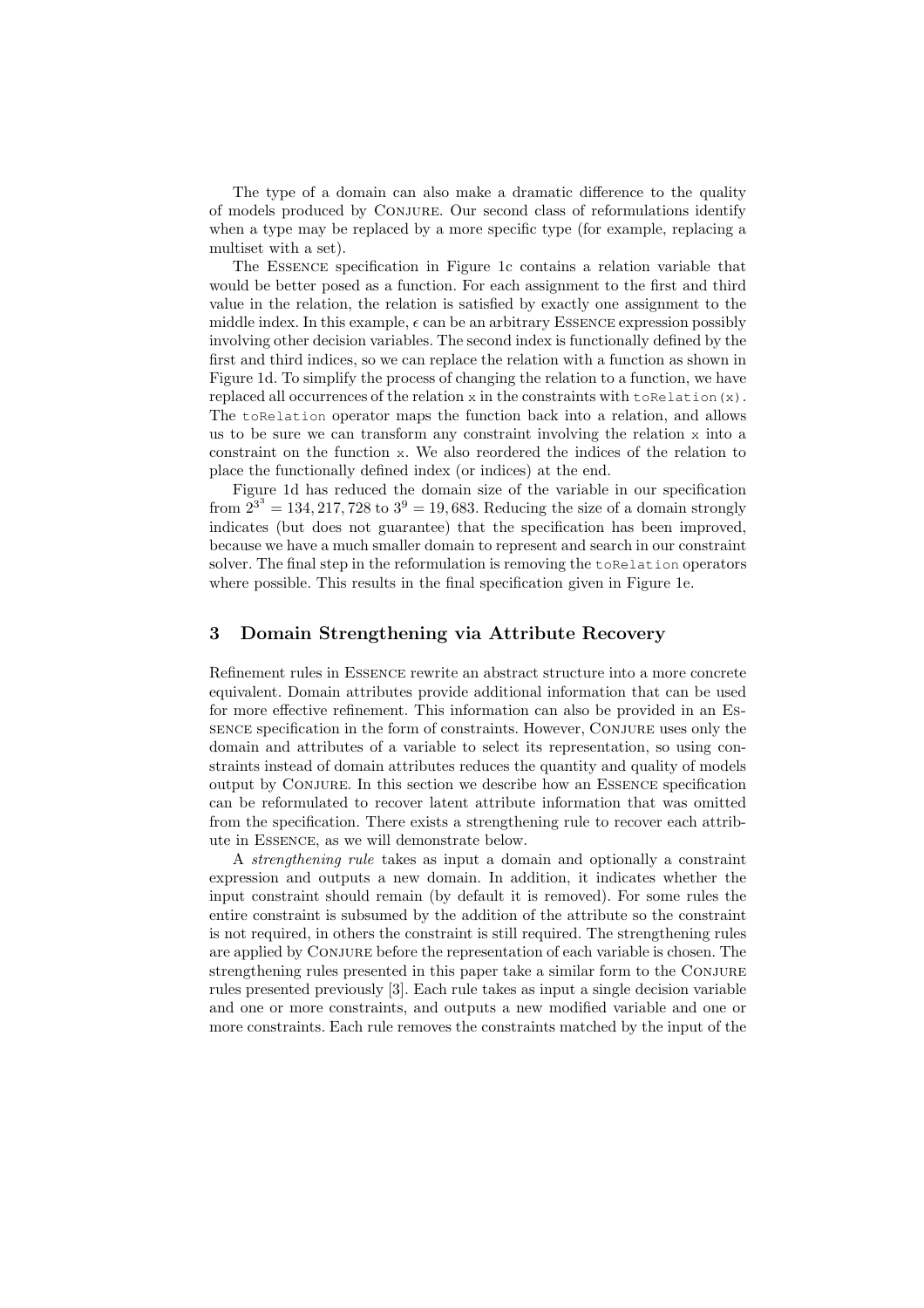rule unless we state otherwise. All other constraints involving the variable are unchanged, except referring to the new name for the variable.

Conjure rules contain meta-variables to denote expressions which must be matched, such as the  $\epsilon_n$  in [Figure 3a.](#page-5-0) These meta-variables can match an arbitrary Essence expression, not just a single identifier. This means our rules can match large Essence expressions with simple patterns. Because the identifier &n in [Figure 3a](#page-5-0) is also used in the size attribute of a set, it must be a constant or parameter, not a decision variable. The rule matcher will automatically reject any  $\⊂>an$  which does not meet this requirement. Other identifiers, such as  $\⊂>exp$  in Figure [4a,](#page-6-0) will match with any Essence expression at all, including expressions involving decision variables.

General CONJURE rewrite rules (such as a rule which normalises  $A > B$  to  $B < A$ ) can match partial expressions contained within constraints. Strengthening rules must only be applied to top-level constraints. In Essence abstract domain constructors can be nested arbitrarily, and attributes can be recovered for domains nested inside other domain constructors. This is done by Conjure for all rules automatically, and does not require writers of rules to worry about deeply nested types. The example given in [Figure 2a](#page-5-1) shows an example where we place a constraint on all the mset members of S. CONJURE automatically recognises the forAll m in S quantifier imposes the constraint on all members of S, and so the rule in [Figure 3b](#page-5-2) which is designed for mset variables will trigger, adding to the members of S the attribute (maxOccur 3), producing the output in [Figure 2b.](#page-5-3)

## <span id="page-4-0"></span>3.1 Recovering Size and Occurrence Related Attributes

In Essence abstract domain constructors — set, mset, function, relation, and partition — can have size, minSize, and maxSize attributes. CONJURE can recover these attributes when a cardinality constraint is posted at the top level in the problem specification. For example, a constraint of the form  $|x|$  = n implies the recovery of a size attribute for x; the constraints  $|x| \le n$  and  $|x| \le n$  imply a maxsize attribute with the values n-1 and n respectively. The recovery of the minsize attribute is handled similarly.

In addition to the three *size* attributes common to all abstract domain constructors, mset and partition have additional attributes which are handled similarly. For mset, the attributes minOccur and maxOccur constrain the number of occurrences of individual values. For partition the attributes partSize, minPartSize, maxPartSize constrain the sizes of the parts in the partition, and numParts, minNumParts constrain the number.

[Figure 3a](#page-5-0) presents a recovery of the size attribute for sets. This rule as given here is specialised to just the set type constructor, however in Conjure this rule is implemented to handle any abstract domain constructor. [Figure 3b](#page-5-2) presents a recovery of the maxOccur attribute for mset. This rule, as well as all other strengthening rules also work when the mset domain is nested inside other abstract domain constructors. [Figure 2a](#page-5-1) presents an example of a nested type where we recover attributes for both the inner and outer type constructors.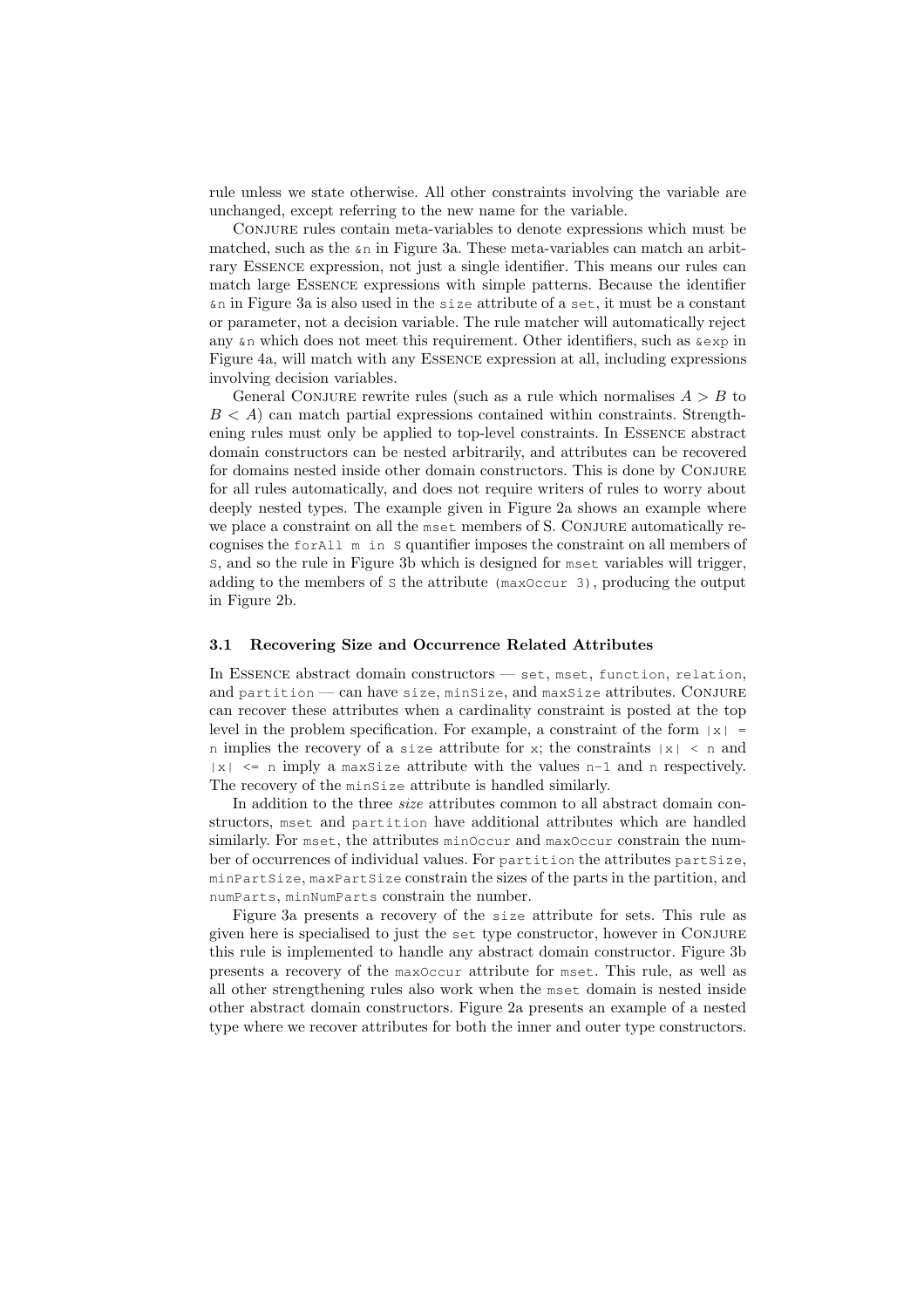```
find S : set of mset of int(0..9)
such that
   |S| = 2forAll m in S . forAll i : int(0..9) . freq(m, i) \leq 3
```
(a) The input Essence problem specification

<span id="page-5-3"></span>

#### (b) Recovered attributes

Figure 2: An example Essence specification with nested domains.

<span id="page-5-0"></span>Input **find** &x : **set of** &T **Input**  $|\&x| = \&n$ Output **find** &x : **set** (**size** &n) **of** &T

(a) Recovering the size attribute for sets

<span id="page-5-2"></span>

| Input find $\×$ : mset of $\&T$                                             |
|-----------------------------------------------------------------------------|
| <b>Input</b> for all $\&i : \&\mathbb{T}$ . freq( $\&x, \&i : \&\mathbb{T}$ |
| Output find $\&x$ : mset (maxOccur $\&n$ ) of $\&T$                         |

(b) Recovering the maxOccur attribute for multi-sets

Figure 3: Rules for the domains in Figure [2.](#page-5-4)

In [Figure 2a,](#page-5-1) the domain given of s is infinite. While CONJURE requires all variables have a finite domain, the check for finiteness is performed after typestrengthening. This shows another way in which type strengthening can help users model their problems more easily.

#### 3.2 Recovering Special **function** and **sequence** Attributes

In addition to the common minSize, maxSize and size attributes, functions have four additional attributes: total, injective, surjective, and bijective. [Figure 4a](#page-6-0) gives a strengthening rule, where the total attribute is inferred if there is a constraint to assign values to all mappings in the function. Here, unlike most other strengthening rules, the constraint is not removed because it contains more information than just representing a total attribute. [Figure 4b](#page-6-1) gives a strengthening rule, where the surjective attribute is inferred if there is a constraint stating for all values in the range of the function there is a mapping. Similarly, [Figure 4c](#page-6-2) gives a strengthening rule where the injective attribute is inferred if there is a constraint stating the image of the function to be distinct for distinct values. In both of these rules, the constraints are removed from the model because they are subsumed by adding the suitable attribute to x. Con-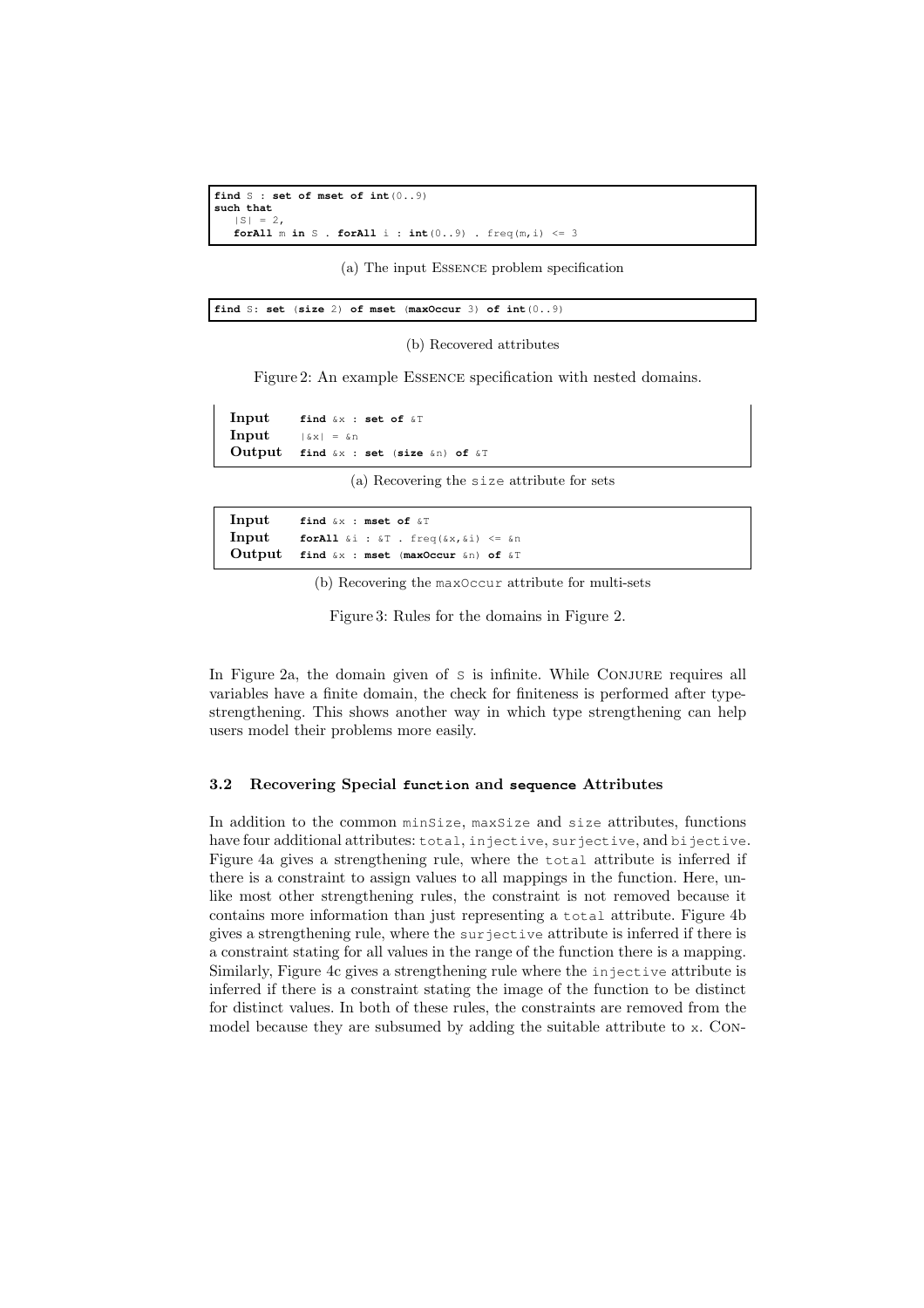```
Input find &x : function &T_1 --> &T_2
Input forAll \&i : \&T_1 \cdot \&x(\&i) = \&expOutput find &x : function (total) &T_1 --> &T_2
           The constraint remains unchanged.
```
(a) Recovering the total attribute for functions

<span id="page-6-1"></span>

| Input | find $&x$ : function $&T$ 1 --> $&T$ 2                                         |
|-------|--------------------------------------------------------------------------------|
|       | <b>Input</b> for All $\&i$ : $\&i$ 2. exists $\&i$ : $\&i$ 7.1. $f(\&i) = \&j$ |
|       | Output find $\&x$ : function (surjective) $\&T_1 \rightarrow \&T_2$            |

(b) Recovering the surjective attribute for functions

<span id="page-6-2"></span>

| Input | find $&x$ : function $&T$ 1 --> $&T$ 2                             |
|-------|--------------------------------------------------------------------|
|       |                                                                    |
|       | Output find $\&x$ : function (injective) $\&T_1 \rightarrow \&T_2$ |

(c) Recovering the injective attribute for functions

Figure 4: Strengthening rules for attributes of function domains

jure will further infer the bijective attribute for any variable with both the injective and surjective attributes.

Sequence domains support the injective, surjective and bijective attributes as well. These are handled similarly to functions.

#### <span id="page-6-3"></span>3.3 Recovering Special **relation** Attributes

[Figure 5](#page-7-0) gives strengthening rules to infer functional and total functional attributes. These two attributes restrict the domain of a relation so some columns of a relation are functionally determined by the rest of the columns. functional restricts the functionally determined columns take at most one assignment for each assignment to the other columns, total fuctional restricts the functionally defined columns to take exactly one assignment. For example, a binary relation r together with the constraint **forAll** i : dom.  $|r(i, )| = 1$  can be turned into a function mapping values from the first column to the second one. In addition, such a function domain has to be total, because there is exactly one value of the second column for each value of the first. The constraint **forall** i : dom.  $|r(i, \_)| \leq 1$  would let CONJURE recover a functional attribute instead of total functional.

# 3.4 Recovering Special **partition** Attributes

[Figure 6](#page-7-1) gives strengthening rules for the partition type constructor. In the first the regular attribute is inferred if there is a constraint forcing all parts in the partition to have the same cardinality. As discussed earlier in [Section 3.1,](#page-4-0) Conjure also recovers the numParts and partSize attributes for partition.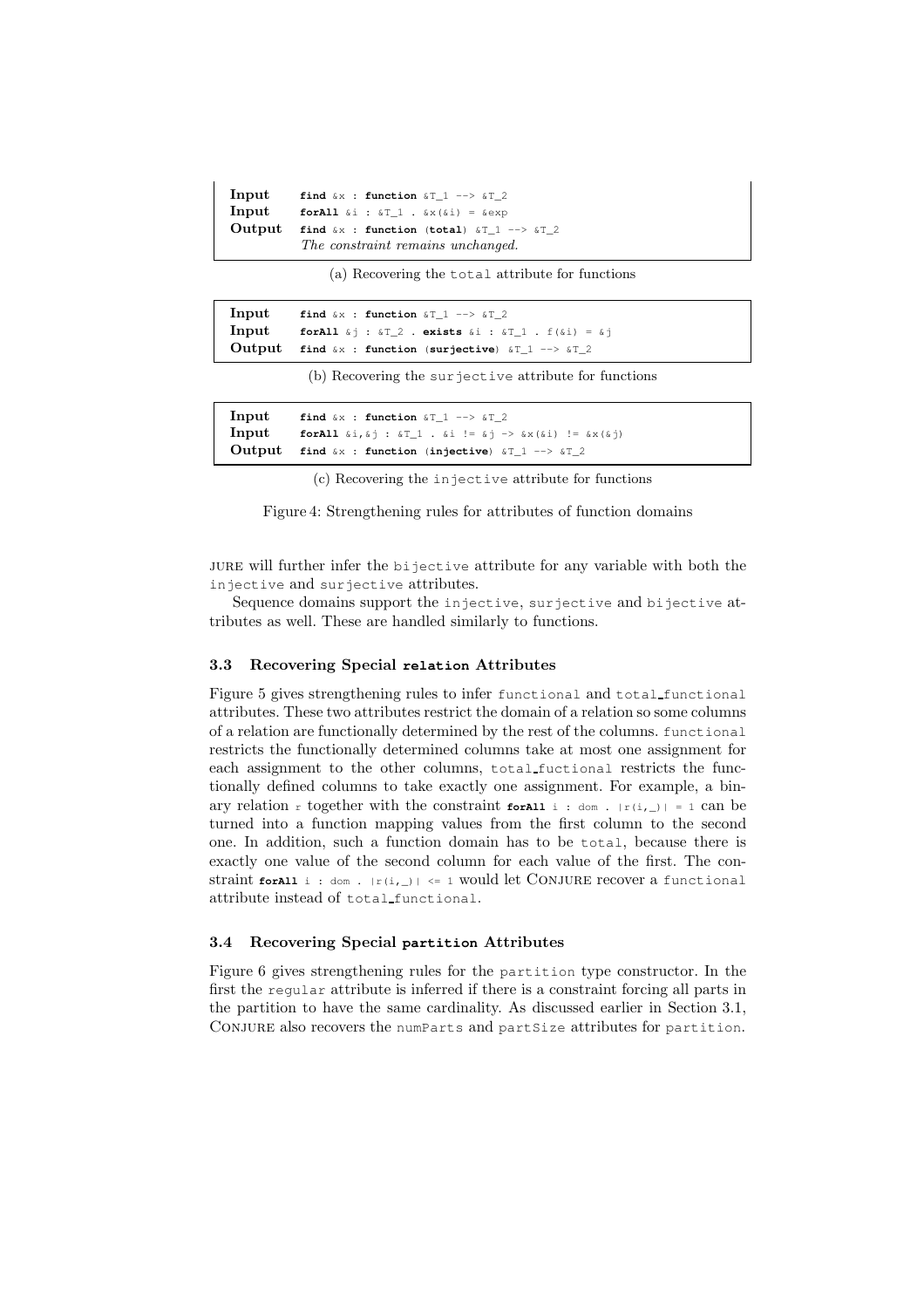```
Input find \&x : relation of (\&T_1 \times \&T_2 \times \&T_3)Input |\&x(\&a,\&b,\_\_\|)| \leq 1Output find \&x : relation (functional (1,2)) of (\&T_1 \cdot \&T_2 \cdot \&T_3)Input find \&x : relation of (\&T_1 \times \&T_2 \times \&T_3)Input \qquad |x(\&a,\&b,\_)| = 1Output find \&x : relation (total_functional (1,2)) of (\&x\text{T} * \&x\text{T} 2 * \&x\text{T} 3)
Input find \&x : relation of (\&T_1 \times \&T_2 \times \&T_3)Input \& x(\& a, \& b, \ ) = \& cOutput find \&x : relation (total_functional (1,2)) of (\&x\text{T} * \&x\text{T} 2 * \&x\text{T} 3)
             The constraint remains unchanged.
```
Figure 5: Strengthening rules for attributes of relation domains

```
Input find &x : partition from &T
Input forAll \&i, \&j in parts(\&x) . |\&i| = |\&j|Output find &x : partition (regular) from &T
```
Figure 6: Strengthening rules for attributes of partition domains

## 3.5 Domain-Only Recovery

It is sometimes possible to recover domain attributes just from the domain of a variable. For example in [Figure 1a,](#page-2-1) a surjective function between two domains of equal size must be total and bijective. Conjure contains a range of similar rules for other types. For example for a mset domain maxSize n implies maxOccur n and minOccur n implies minSize n. Futher, for partitions if the partSize multiplied by the numParts is equal to the size of the set the partition is defined over, the partition is complete and regular. While these modifications do not remove any constraints, they allow Conjure to choose from a wider range of representations, as representation selection is based upon the domain and attributes.

#### 3.6 Limitations of Attribute Recovery

Each of Conjure's attribute recovery rules match an explicit pattern of constraints and attributes. The reformulation rules in Conjure can reduce other constraints to fit into these patterns, but there are occasions where we fail to detect attributes. Theorem [1](#page-7-2) shows this is inevitable, as detecting if we can add an attribute to a variable is equivalent to the halting problem.

<span id="page-7-2"></span>**Theorem 1.** For any ESSENCE attribute A, suppose there is an oracle that can decide, for any ESSENCE specification  $S$  containing variable  $V$ , whether  $V$  can have the attribute A attached to it without removing solutions. Then this oracle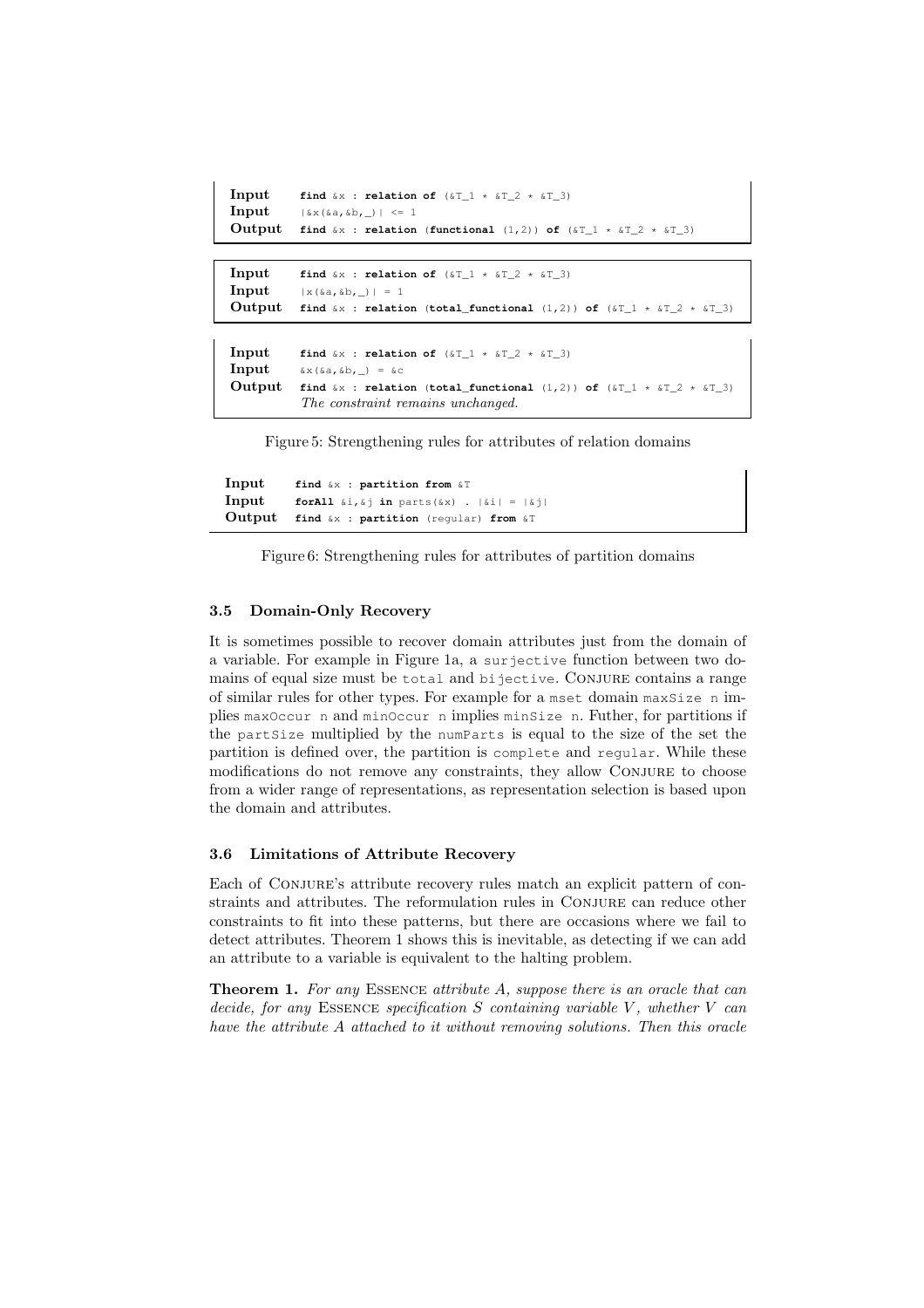can be used to solve the halting problem, unless A is satisfied by every variable it can be attached to.

Proof. To reduce from the Halting problem, consider determining if a Turing machine  $T$ , with a distinguished state  $q$  and no halting states, ever reaches  $q$  when started on a blank tape. This problem is  $\Sigma_0^1$ -complete. We construct an ESSENCE specification which takes a parameter  $n$  and has a solution if  $T$  reaches  $q$  within n steps, since  $T$  cannot reach any part of the tape that is more than  $n$  steps from the starting position. Detecting if this Essence specification has a solution for any  $n$  is therefore equivalent to solving the halting problem. Assuming that  $A$  is not satisfied by some variable  $V$ , we now add  $V$  to this ESSENCE specification, placing no constraints on the variable V. If  $T$  never reaches state  $q$ , the problem has no solutions and so we can add any extra attribute to V without affecting the set of solutions. If T does reach state q after some number of steps  $n$ , then the set of solutions includes (possibly many copies of) all assignments to  $V$ , so the addition of A will reduce the set of solutions and is invalid. The supposed oracle therefore solves the halting problem.

# 4 Type Strengthening

As well as adding attributes to domains, CONJURE also implements type strengthening rules which transform one domain into another, e.g. turning a relation into a function or mset into set. This provides a greater set of representational choices.

## 4.1 Overview

Our implementation of type strengthening builds directly upon domain strengthening. We split type strengthening into two parts. Firstly, for each type T which can be strengthened to another type  $U$ , there is an attribute on  $T$  which restricts a variable of type T to assignments of type U, and every other attribute on T is also valid on U. This means detecting type strengthening uses only the domain of a variable. Further, for each type T which can be strengthened into another type  $U$ , we have an operator  $\text{tot}$  which transforms a U back into a T. This allows us to replace a variable  $\tau$  t with a variable  $\sigma$  u, replacing all occurrences of t with  $\text{tor}(u)$ . We then use CONJURE's standard rewrite engine to simplify the resulting specification.

#### 4.2 MSet to Set

The rule below demonstrates transforming a mset with (maxOccur 1) into a set. When applying this rule every occurrence of  $\alpha x$  in the model is replaced with toMSet( $(xx)$ . For example, freq( $(xx, 2) = 0$  turns into freq(toMSet( $(xx)$ , 2) = 0. Later CONJURE simplifies this expression to  $(2 \text{ in } \&x)$  by applying one of its rewrite rules.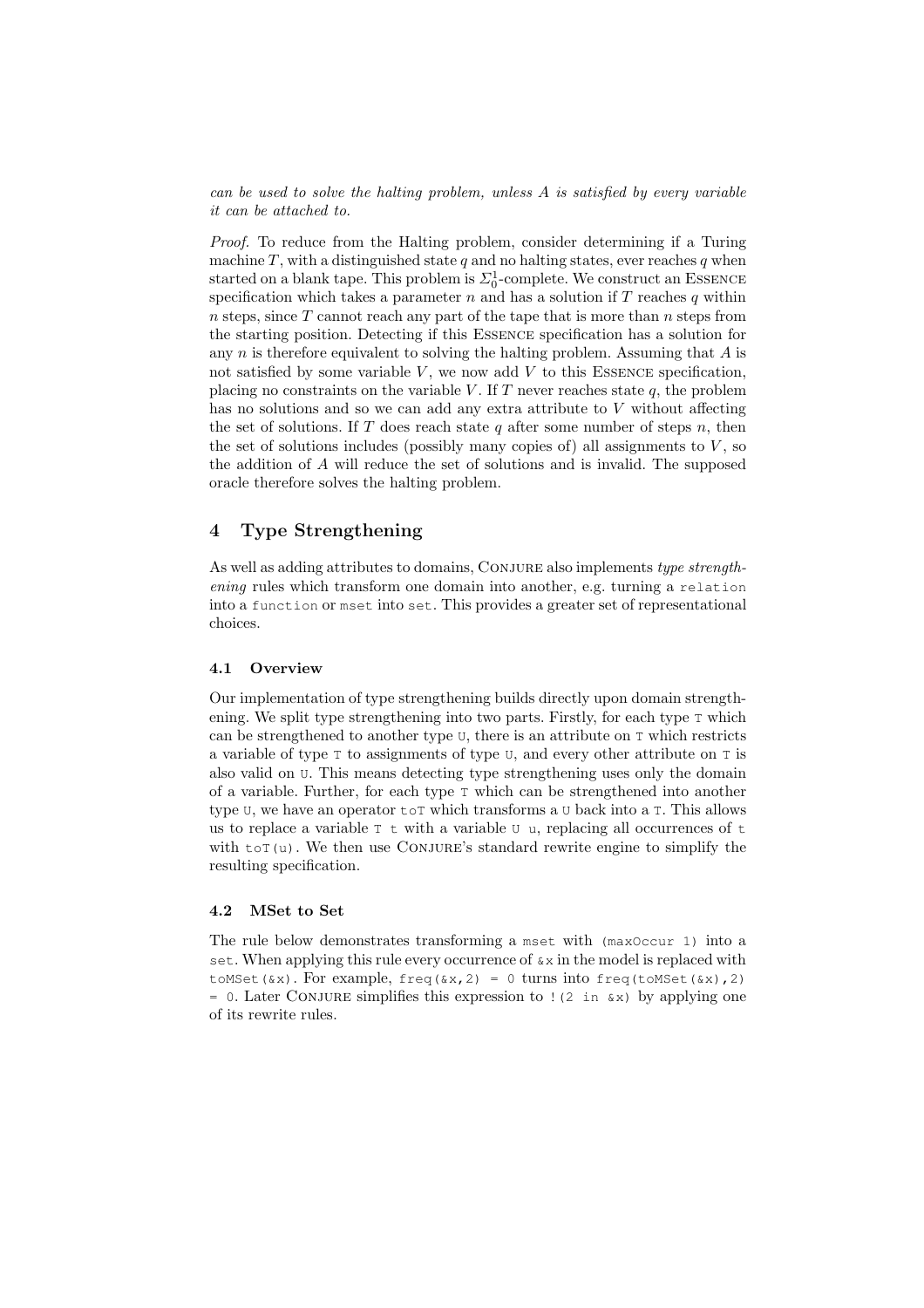```
Input find &x : mset (maxOccur 1) of &T
Output find &x : set of &T
```
## 4.3 Relation to Function

We previously discussed in [Section 3.3](#page-6-3) how we can detect relations which are functional in one or more of their indices. Such relations can be transformed into functions. In general these transformations involve arbitrary arity relations with an arbitrary subset of the indices of the relation defining the domain of the function. In this section we will provide some concrete examples for arity 3 relations.

The two rules below show examples of transforming a relation to a partial and total function. When transforming a relation into a function, we replace all occurrences of the relation  $x$  with the expression to Relation $(x)$ . This leads to specifications like [Figure 1d,](#page-2-3) where we use toRelation and project the resulting relation. CONJURE simplifies this example to the specification given in [Figure 1e.](#page-2-4)

```
Input find \&x : relation (functional (1,2)) of (\&x_1 + \&y_1 - \&z_2 + \&y_1 - 3)Output find &x : function (\&T_1 * \&T_2) --> &T_3
```

```
Input find &\&\times relation (total functional (1,3)) of (&\&\text{T} 1 * &\&\text{T} 2 * &\&\text{T} 3)
Output find &x : function (total) (&x_1 * x_1 - 3) \rightarrow -&x_1 - 2
```
# 5 Conclusions

We have shown how we can make the powerful and expressive type system of Essence more robust and easier to use. Type and domain strengthening make Essence more useful for beginners who have not yet learnt, or do not wish to learn, the full list of attributes available in Essence. Furthermore, automated type and domain strengthening allows for new attributes to be added to the Essence language which can improve the performance of an Essence specification without the user having to make any changes to their model.

In future work, we plan to extend type and domain strengthening to more general kinds of rewriting of Essence specifications. For instance, currently we cannot recover the injectivity of  $f$  and  $g$  from

**forAll**  $i, j$ ,  $f[i] = j \iff g[i] = i$ 

via our existing type and domain strengthening rules.

Acknowledgements This research was supported by the UK EPSRC grants EP/K015745/1 and EP/V027182/1. Chris Jefferson is a University Research Fellow funded by the Royal Society.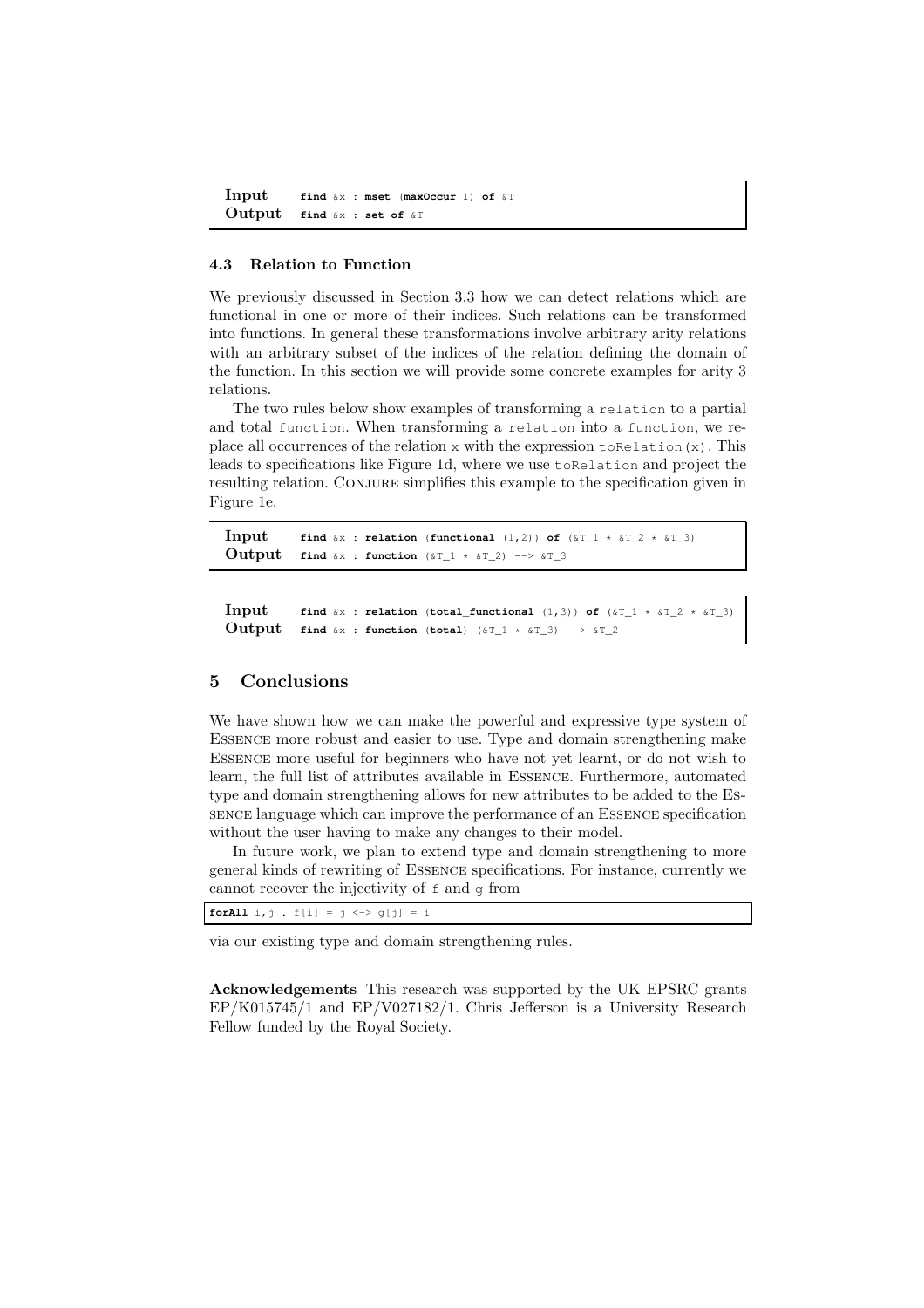# <span id="page-10-14"></span>References

- 1. Akgun, O., Frisch, A.M., Gent, I.P., Hussain, B.S., Jefferson, C., Kotthoff, L., Miguel, I., Nightingale, P.: Automated symmetry breaking and model selection in Conjure. In: CP. pp. 107–116. LNCS 8124 (2013). [https://doi.org/10.1007/978-3-642-40627-0](https://doi.org/10.1007/978-3-642-40627-0_11) 11
- <span id="page-10-15"></span>2. Akgun, O., Gent, I.P., Jefferson, C., Miguel, I., Nightingale, P.: Breaking conditional symmetry in automated constraint modelling with Conjure. In: ECAI. pp. 3–8 (2014).<https://doi.org/10.3233/978-1-61499-419-0-3>
- <span id="page-10-13"></span>3. Akgun, O., Miguel, I., Jefferson, C., Frisch, A.M., Hnich, B.: Extensible automated constraint modelling. In: AAAI. pp. 4–11 (2011), <https://www.aaai.org/ocs/index.php/AAAI/AAAI11/paper/view/3687>
- <span id="page-10-2"></span>4. Arcangioli, R., Bessiere, C., Lazaar, N.: Multiple constraint aquisition. In: IJCAI. pp. 698–704 (2016), <https://www.ijcai.org/Abstract/16/105>
- <span id="page-10-3"></span>5. Beldiceanu, N., Simonis, H.: A model seeker: Extracting global constraint models from positive examples. In: CP. pp. 141–157. LNCS 7514 (2012). [https://doi.org/10.1007/978-3-642-33558-7](https://doi.org/10.1007/978-3-642-33558-7_13) 13
- <span id="page-10-5"></span>6. Bessiere, C., Coletta, R., Daoudi, A., Lazaar, N.: Boosting constraint acquisition via generalization queries. In: ECAI. pp. 99–104 (2014). <https://doi.org/10.3233/978-1-61499-419-0-99>
- <span id="page-10-4"></span>7. Bessiere, C., Coletta, R., Hebrard, E., Katsirelos, G., Lazaar, N., Narodytska, N., Quimper, C.G., Walsh, T.: Constraint acquisition via partial queries. In: IJCAI. p. 7 (2013), <https://www.ijcai.org/Abstract/13/078>
- <span id="page-10-9"></span>8. Bessiere, C., Coletta, R., Petit, T.: Learning implied global constraints. In: IJCAI. pp. 44–49 (2007), plied global constraints. In: IJCAI. pp. 44–49 (2007), <https://www.ijcai.org/Proceedings/07/Papers/005.pdf>
- <span id="page-10-1"></span>9. Bessiere, C., Koriche, F., Lazaar, N., O'Sullivan, B.: Constraint acquisition. Artificial Intelligence 244, 315 – 342 (2017). <https://doi.org/10.1016/j.artint.2015.08.001>
- <span id="page-10-8"></span>10. Charnley, J., Colton, S., Miguel, I.: Automatic generation of implied constraints. In: ECAI. pp. 73–77 (2006), <https://ebooks.iospress.nl/volumearticle/2653>
- <span id="page-10-7"></span>11. Colton, S., Miguel, I.: Constraint generation via automated theory formation. In: CP. pp. 575–579. LNCS 2239 (2001). [https://doi.org/10.1007/3-540-45578-7](https://doi.org/10.1007/3-540-45578-7_42) 42
- <span id="page-10-0"></span>12. De Raedt, L., Passerini, A., Teso, S.: Learning constraints from examples. In: AAAI. pp. 7965–7970 (2018), <https://www.aaai.org/ocs/index.php/AAAI/AAAI18/paper/viewPaper/17229>
- <span id="page-10-11"></span>13. Flener, P., Pearson, J., Ågren, M.: Introducing ESRA, a relational language for modelling combinatorial problems. In: LOPSTR 2003. LNCS 3018 (2004). [https://doi.org/10.1007/978-3-540-25938-1](https://doi.org/10.1007/978-3-540-25938-1_18) 18
- <span id="page-10-12"></span>14. Frisch, A.M., Harvey, W., Jefferson, C., Martínez-Hernández, B., Miguel, I.: Essence: A constraint language for specifying combinatorial problems. Constraints 13(3), 268–306 (2008).<https://doi.org/10.1007/s10601-008-9047-y>
- <span id="page-10-10"></span>15. Frisch, A.M., Jefferson, C., Martínez-Hernández, B., Miguel, I.: The rules of constraint modelling. In: IJCAI. pp. 109–116 (2005), <http://www.ijcai.org/papers/1667.pdf>
- <span id="page-10-6"></span>16. Frisch, A.M., Miguel, I., Walsh, T.: CGRASS: A system for transforming constraint satisfaction problems. In: Recent Advances in Constraints. pp. 15–30. LNCS 2627 (2003). [https://doi.org/10.1007/3-540-36607-5](https://doi.org/10.1007/3-540-36607-5_2) 2